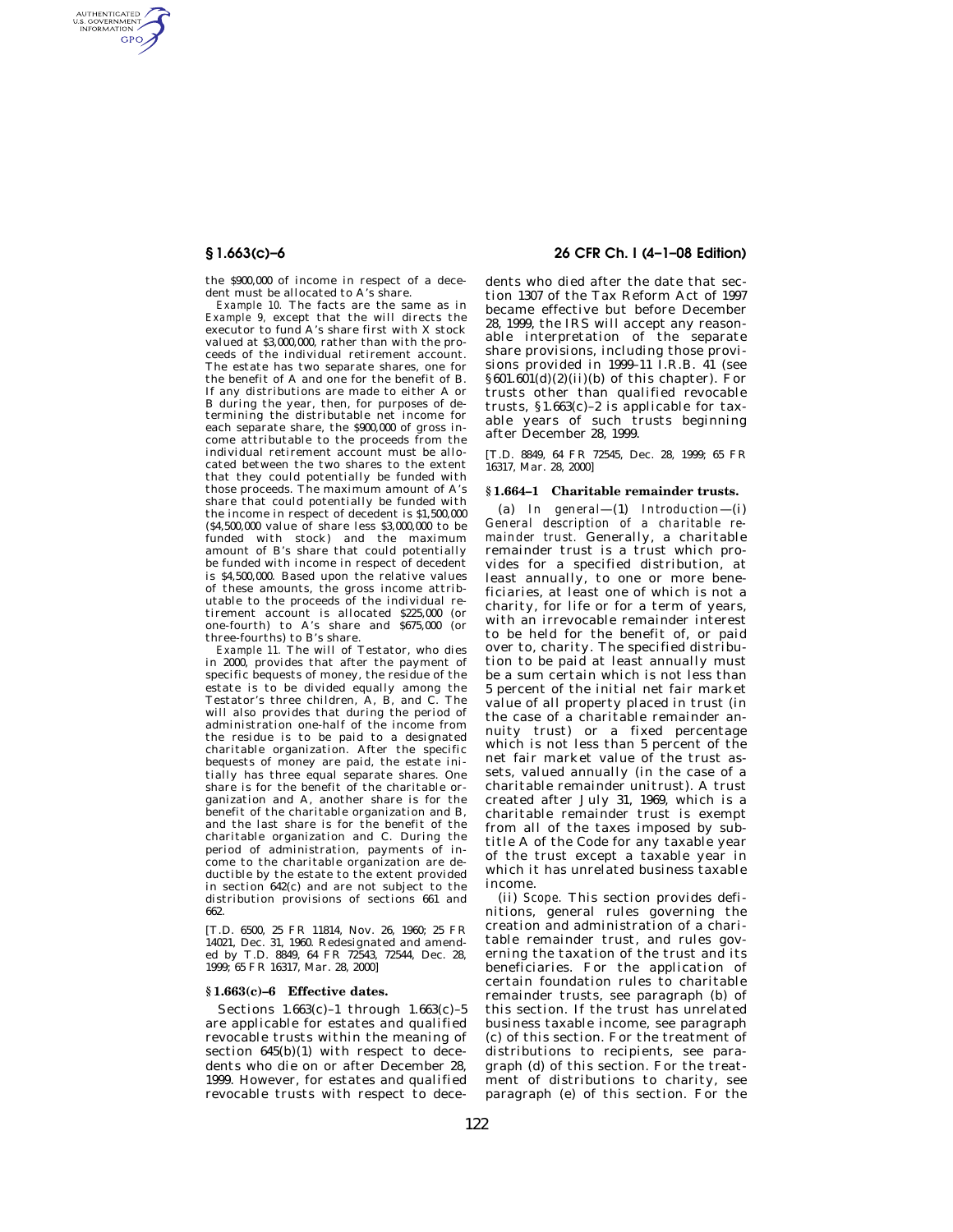time limitations for amendment of governing instruments, see paragraph (f) of this section. For transitional rules under which particular requirements are inapplicable to certain trusts, see paragraph (g) of this section. Section 1.664–2 provides rules relating solely to a charitable remainder annuity trust. Section 1.664–3 provides rules relating solely to a charitable remainder unitrust. Section 1.664–4 provides rules governing the calculation of the fair market value of the remainder interest in a charitable remainder unitrust. For rules relating to the filing of returns for a charitable remainder trust, see paragraph (a)(6) of §1.6012–3 and section 6034 and the regulations thereunder.

(iii) *Definitions.* As used in this section and §§1.664–2, 1.664–3, and 1.664–4:

(*a) Charitable remainder trust.* The term *charitable remainder trust* means a trust with respect to which a deduction is allowable under section 170, 2055, 2106, or 2522 and which meets the description of a charitable remainder annuity trust (as described in §1.664–2) or a charitable remainder unitrust (as described in §1.664–3).

(*b) Annuity amount.* The term *annuity amount* means the amount described in paragraph  $(a)(1)$  of  $§1.664-2$  which is payable, at least annually, to the beneficiary of a charitable remainder annuity trust.

(*c) Unitrust amount.* The term *unitrust amount* means the amount described in paragraph  $(a)(1)$  of  $§1.664-3$  which is payable, at least annually, to the beneficiary of a charitable remainder unitrust.

(*d) Recipient.* The term *recipient*  means the beneficiary who receives the possession or beneficial enjoyment of the annuity amount or unitrust amount.

(*e) Governing instrument.* The term *governing instrument* has the same meaning as in section 508(e) and the regulations thereunder.

(2) *Requirement that the trust must be either a charitable remainder annuity trust or a charitable remainder unitrust.*  A trust is a charitable remainder trust only if it is either a charitable remainder annuity trust in every respect or a charitable remainder unitrust in every respect. For example, a trust which

provides for the payment each year to a noncharitable beneficiary of the greater of a sum certain or a fixed percentage of the annual value of the trust assets is not a charitable remainder trust inasmuch as the trust is neither a charitable remainder annuity trust (for the reason that the payment for the year may be a fixed percentage of the annual value of the trust assets which is not a ''sum certain'') nor a charitable remainder unitrust (for the reason that the payment for the year may be a sum certain which is not a 'fixed percentage'' of the annual value of the trust assets).

(3) *Restrictions on investments.* A trust is not a charitable remainder trust if the provisions of the trust include a provision which restricts the trustee from investing the trust assets in a manner which could result in the annual realization of a reasonable amount of income or gain from the sale or disposition of trust assets. In the case of transactions with, or for the benefit of, a disqualified person, see section 4941(d) and the regulations thereunder for rules relating to the definition of self-dealing.

(4) *Requirement that trust must meet definition of and function exclusively as a charitable remainder trust from its creation.* In order for a trust to be a charitable remainder trust, it must meet the definition of and function exclusively as a charitable remainder trust from the creation of the trust. Solely for the purposes of section 664 and the regulations thereunder, the trust will be deemed to be created at the earliest time that neither the grantor nor any other person is treated as the owner of the entire trust under subpart E, part 1, subchapter J, chapter 1, subtitle A of the Code (relating to grantors and others treated as substantial owners), but in no event prior to the time property is first transferred to the trust. For purposes of the preceding sentence, neither the grantor nor his spouse shall be treated as the owner of the trust under such subpart E merely because the grantor or his spouse is named as a recipient. See examples 1 through 3 of subparagraph (6) of this paragraph for illustrations of the foregoing rule.

(5) *Rules applicable to testamentary transfers*—(i) *Deferral of annuity or*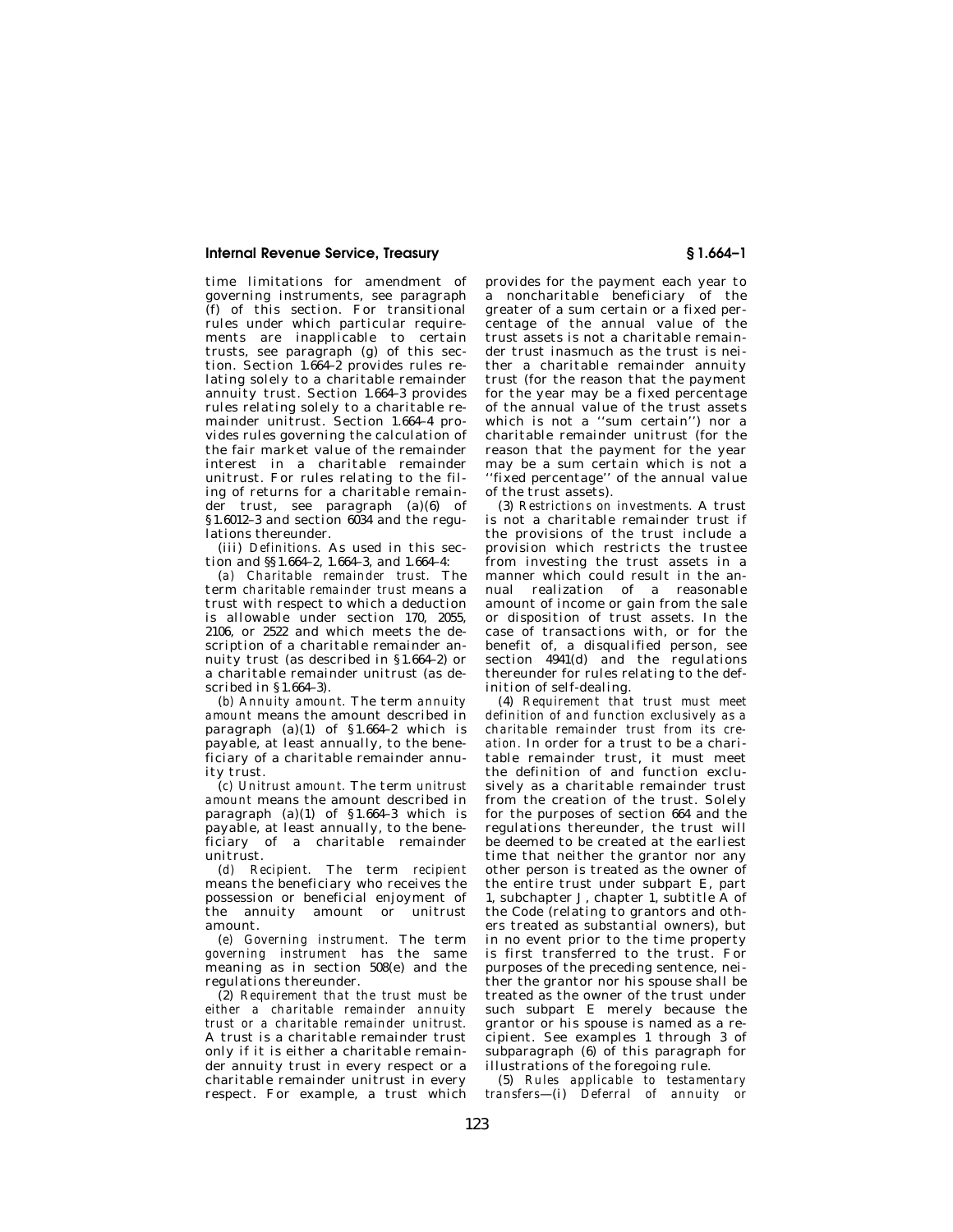*unitrust amount.* Notwithstanding subparagraph (4) of this paragraph and §§1.664–2 and 1.664–3, for purposes of sections 2055 and 2106 a charitable remainder trust shall be deemed created at the date of death of the decedent (even though the trust is not funded until the end of a reasonable period of administration or settlement) if the obligation to pay the annuity or unitrust amount with respect to the property passing in trust at the death of the decedent begins as of the date of death of the decedent, even though the requirement to pay such amount is deferred in accordance with the rules provided in this subparagraph. If permitted by applicable local law or authorized by the provisions of the governing instrument, the requirement to pay such amount may be deferred until the end of the taxable year of the trust in which occurs the complete funding of the trust. Within a reasonable period after such time, the trust must pay (in the case of an underpayment) or must receive from the recipient (in the case of an overpayment) the difference between:

(*a*) Any annuity or unitrust amounts actually paid, plus interest on such amounts computed at the rate of interest specified in paragraph  $(a)(5)(iv)$  of this section, compounded annually, and

(*b*) The annuity or unitrust amounts payable, plus interest on such amounts computed at the rate of interest specified in paragraph  $(a)(5)(iv)$  of this section, compounded annually.

The amounts payable shall be retroactively determined by using the taxable year, valuation method, and valuation dates which are ultimately adopted by the charitable remainder trust. See subdivision (ii) of this subparagraph for rules relating to retroactive determination of the amount payable under a charitable remainder unitrust. See paragraph (d)(4) of this section for rules relating to the year of inclusion in the case of an underpayment to a recipient and the allowance of a deduction in the case of an overpayment to a recipient.

(ii) For purposes of retroactively determining the amount under subdivision  $(i)(\check{b})$  of this subparagraph, the governing instrument of a charitable remainder unitrust may provide that

**§ 1.664–1 26 CFR Ch. I (4–1–08 Edition)** 

the amount described in subdivision (i)(*b*) of this subparagraph with respect to property passing in trust at the death of the decedent for the period which begins on the date of death of the decedent and ends on the earlier of the date of death of the last recipient or the end of the taxable year of the trust in which occurs the complete funding of the trust shall be computed by multiplying:

(*a*) The sum of (*1*) the value, on the earlier of the date of death of the last recipient or the last day in such taxable year, of the property held in trust which is attributable to property passing to the trust at the death of the decedent, (*2*) any distributions in respect of unitrust amounts made by the trust or estate before such date, and (*3*) interest on such distributions computed at the rate of interest specified in paragraph  $(a)(5)(iv)$  of this section, compounded annually, from the date of distribution to such date by:

(*b*)(*1*) In the case of transfers made after November 30, 1983, for which the valuation date is before May 1, 1989, a factor equal to 1.000000 less the factor under the appropriate adjusted payout rate in Table D in  $$1.664-4(e)(6)$  opposite the number of years in column 1 between the date of death of the decedent and the date of the earlier of the death of the last recipient or the last day of such taxable year.

(*2*) In the case of transfers for which the valuation date is after April 30, 1989, a factor equal to 1.000000 less the factor under the appropriate adjusted payout rate in Table D in  $\S 1.664-4(e)(6)$ opposite the number of years in column 1 between the date of death of the decedent and the date of the earlier of the death of the last recipient or the last day of such taxable year. The appropriate adjusted payout rate is determined by using the appropriate Table F contained in  $\S 1.664-4(e)(6)$  for the section 7520 rate for the month of the valuation date.

(*3*) If the number of years between the date of death and the date of the earlier of the death of the last recipient or the last day of such taxable year is between periods for which factors are provided, a linear interpolation must be made.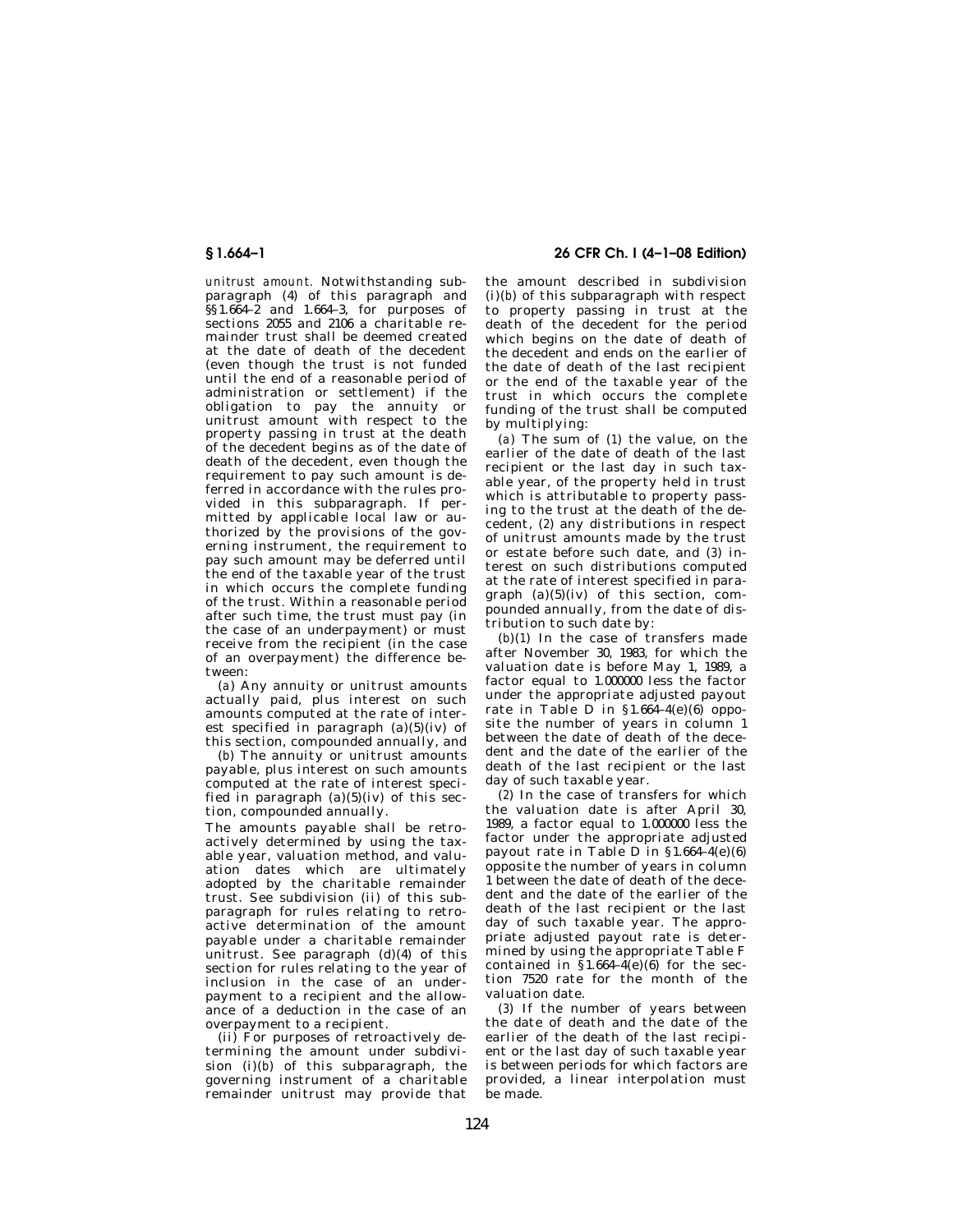(iii) *Treatment of distributions.* The treatment of a distribution to a charitable remainder trust, or to a recipient in respect of an annuity or unitrust amount, paid, credited, or required to be distributed by an estate, or by a trust which is not a charitable remainder trust, shall be governed by the rules of subchapter J, chapter 1, subtitle A of the Code other than section 664. In the case of a charitable remainder trust which is partially or fully funded during the period of administration of an estate or settlement of a trust (which is not a charitable remainder trust), the treatment of any amount paid, credited, or required to be distributed by the charitable remainder trust shall be governed by the rules of section 664.

(iv) *Rate of interest.* The following rates of interest shall apply for purposes of paragraphs  $(a)(5)$  (i) through (ii) of this section:

(*a*) The section 7520 rate for the month in which the valuation date with respect to the transfer is (or one of the prior two months if elected under §1.7520–2(b)) after April 30, 1989;

(*b*) 10 percent for instruments executed or amended (other than in the case of a reformation under section 2055(e)(3)) on or after August 9, 1984, and before May 1, 1989, and not subsequently amended;

(*c*) 6 percent or 10 percent for instruments executed or amended (other than in the case of a reformation under section 2055(e)(3)) after October 24, 1983, and before August 9, 1984; and

(*d*) 6 percent for instruments executed before October 25, 1983, and not subsequently amended (other than in the case of a reformation under section  $2055(e)(3)$ .

(6) *Examples.* The application of the rules in paragraphs  $(a)(4)$  and  $(a)(5)$  of this section require the use of actuarial factors contained in §§1.664–4(e) and 1.664–4A(d) and (e) and may be illustrated by use of the following examples:

*Example 1.* On September 19, 1971, H transfers property to a trust over which he retains an inter vivos power of revocation. The trust is to pay W 5 percent of the value of the trust assets, valued annually, for her life, remainder to charity. The trust would satisfy all of the requirements of section 664 if it were irrevocable. For purposes of section 664, the

trust is not deemed created in 1971 because H is treated as the owner of the entire trust under subpart E. On May 26, 1975, H predeceases W at which time the trust becomes irrevocable. For purposes of section 664, the trust is deemed created on May 26, 1975, because that is the earliest date on which H is not treated as the owner of the entire trust under subpart E. The trust becomes a charitable remainder trust on May 26, 1975, because it meets the definition of a charitable remainder trust from its creation.

*Example 2.* The facts are the same as in *example 1,* except that H retains the inter vivos power to revoke only one-half of the trust. For purposes of section 664, the trust is deemed created on September 19, 1971, because on that date the grantor is not treated as the owner of the entire trust under subpart E. Consequently, a charitable deduction is not allowable either at the creation of the trust or at H's death because the trust does not meet the definition of a charitable remainder trust from the date of its creation. The trust does not meet the definition of a charitable remainder trust from the date of its creation because the trust is subject to a partial power to revoke on such date.

*Example 3.* The facts are the same as in *example 1,* except that the residue of H's estate is to be paid to the trust and the trust is required to pay H's debts. The trust is not a charitable remainder trust at H's death because it does not function exclusively as a charitable remainder trust from the date of its creation which, in this case, is the date it becomes irrevocable.

*Example 4.* (i) In 1971, H transfers property to Trust A over which he retains an inter vivos power of revocation. Trust A, which is not a charitable remainder trust, is to provide income or corpus to W until the death of H. Upon H's death the trust is required by its governing instrument to pay the debts and administration expenses of H's estate, and then to terminate and distribute all of the remaining assets to a separate Trust B which meets the definition of a charitable remainder annuity trust.

(ii) Trust B will be charitable remainder trust from the date of its funding because it will function exclusively as a charitable remainder trust from its creation. For purposes of section 2055, Trust B will be deemed .<br>created at H's death if the obligation to pay the annuity amount begins on the date of H's death. For purposes of section 664, Trust B becomes a charitable remainder trust as soon as it is partially or completely funded. Consequently, unless Trust B has unrelated business taxable income, the income of the trust is exempt from all taxes imposed by subtitle A of the Code, and any distributions by the trust, even before it is completely funded, are governed by the rules of section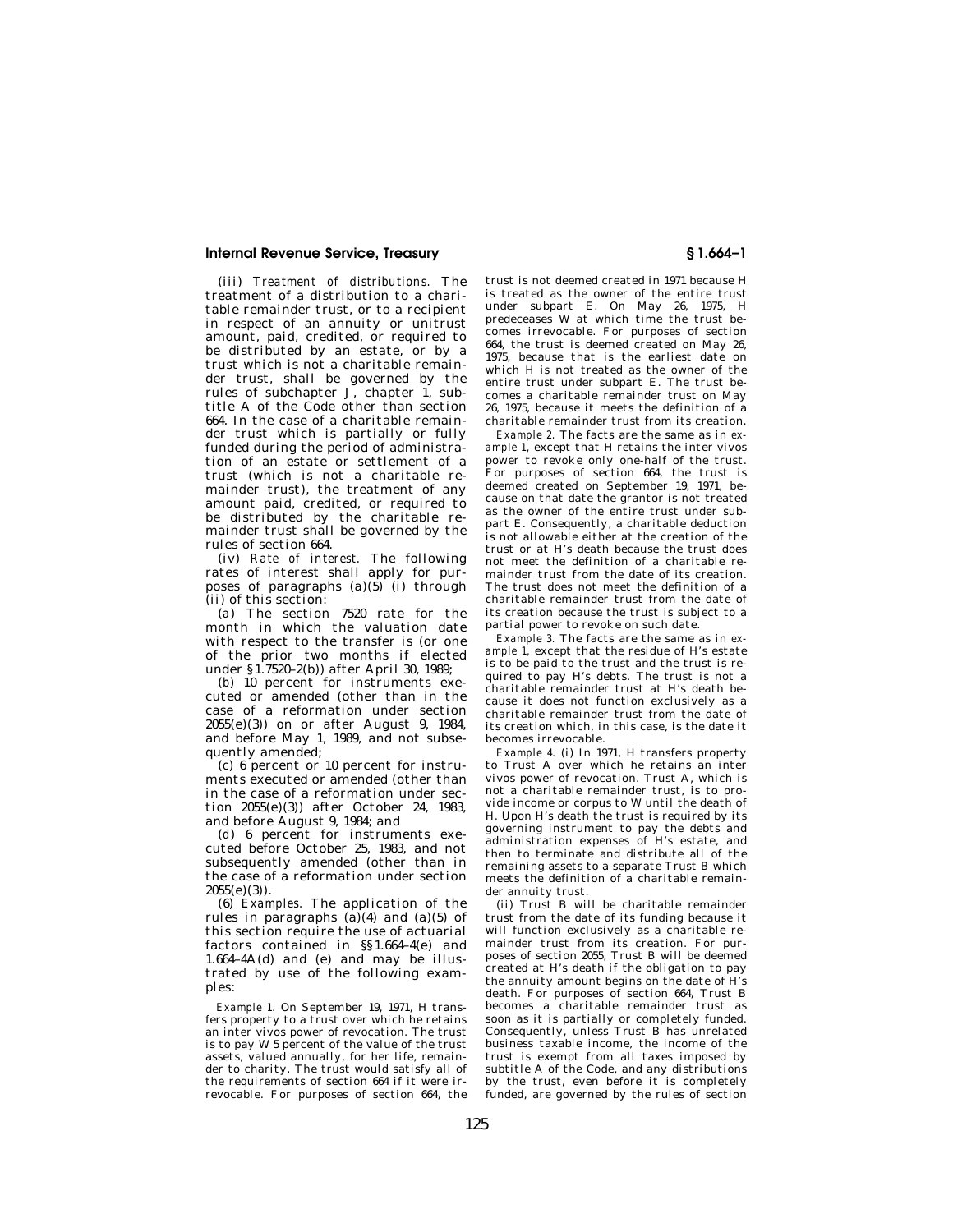664. Any distributions made by Trust A, including distributions to a recipient in respect of annuity amounts, are governed by the rules of subchapter J, chapter 1, subtitle A of the Code other than section 664.

*Example 5.* In 1973, H dies testate leaving the net residue of his estate (after payment by the estate of all debts and administration expenses) to a trust which meets the definition of a charitable remainder unitrust. For purposes of section 2055, the trust is deemed created at H's death if the requirement to pay the unitrust amount begins on H's death and is a charitable remainder trust even though the estate is obligated to pay debts and administration expenses.

For purposes of section 664, the trust becomes a charitable remainder trust as soon as it is partially or completely funded. Consequently, unless the trust has unrelated business taxable income, the income of the trust is exempt from all taxes imposed by subtitle A of the Code, and any distributions by the trust, even before it is completely funded, are governed by the rules of section 664. Any distributions made by H's estate, including distributions to a recipient in respect of unitrust amounts, are governed by the rules of subchapter J, chapter 1, subtitle A of the Code other than section 664.

*Example 6.* (i) On January 1, 1974, H dies testate leaving the residue of his estate to a charitable remainder unitrust. The governing instrument provides that, beginning at H's death, the trustee is to make annual payments to W, on December 31 of each year of 5 percent of the net fair market value of the trust assets, valued as of December 31 of each year, for W's life and to pay the remainder to charity at the death of W. The governing instrument also provides that the actual payment of the unitrust amount need not be made until the end of the taxable year of the trust in which occurs the complete funding of the trust. The governing instrument also provides that the amount payable with respect to the period between the date of death and the end of such taxable year shall be computed under the special method provided in subparagraph (5)(ii) of this paragraph. The governing instrument provides that, within a reasonable period after the end of the taxable year of the trust in which occurs the complete funding of the trust, the trustee shall pay (in the case of an underpayment) or shall receive from the recipient (in the case of an overpayment) the difference between the unitrust amounts paid (plus interest at 6 percentage compounded annually) and the amount computed under the special method. The trust is completely funded on September 20, 1976. No amounts were paid before June 30, 1977. The trust adopts a fiscal year of July 1 to June 30. The net fair market value of the trust assets on June 30, 1977, is \$100,000.

### **§ 1.664–1 26 CFR Ch. I (4–1–08 Edition)**

(ii) Because no amounts were paid prior to the end of the taxable year in which the trust was completely funded, the amount payable at the end of such taxable year is equal to the net fair market value of the trust assets on the last day of such taxable year (June 30, 1977) multiplied by a factor equal to 1.0 minus the factor in Table D corresponding to the number of years in the period between the date of death and the end of such taxable year. The adjusted payout rate (determined under  $$1.664-\AA(c)$ ) is 5 percent. Because the last day of the taxable year in which the trust is completely funded in June 30, 1977, there are 3 181/365 years in such period. Because there is no factor given in Table D for such a period, a linear interpolation must be made:

| 1.0 minus 0.814506 (factor at 5 percent for 4 |          |
|-----------------------------------------------|----------|
|                                               | 0.185494 |
| 1.0 minus 0.857375 (factor at 5 percent for 3 |          |
|                                               | .142625  |

| $181 + 365 = X + 0.042869$ | .042869 |
|----------------------------|---------|
| $X=0.021258$               |         |

| 1.0 minus 0.857375 (factor at 5 percent for 3 | 0.142625<br>.021258 |
|-----------------------------------------------|---------------------|
|                                               | .163883             |

Thus, the amount payable for the period from January 1, 1974, to June 30, 1977, is \$16,388.30 (\$100,000×0.163883). Thereafter, the trust assets must be valued on December 31 of each year and 5 percent of such value paid annually to W for her life.

(7) *Valuation of unmarketable assets*— (i) *In general.* If unmarketable assets are transferred to or held by a trust, the trust will not be a trust with respect to which a deduction is available under section 170, 2055, 2106, or 2522, or will be treated as failing to function exclusively as a charitable remainder trust unless, whenever the trust is required to value such assets, the valuation is—

(*a*) Performed exclusively by an independent trustee; or

(*b*) Determined by a *current qualified appraisal,* as defined in §1.170A–13(c)(3), from a *qualified appraiser,* as defined in §1.170A-13(c)(5).

(ii) *Unmarketable assets.* Unmarketable assets are assets that are not cash, cash equivalents, or other assets that can be readily sold or exchanged for cash or cash equivalents. For example, unmarketable assets include real property, closely-held stock, and an unregistered security for which there is no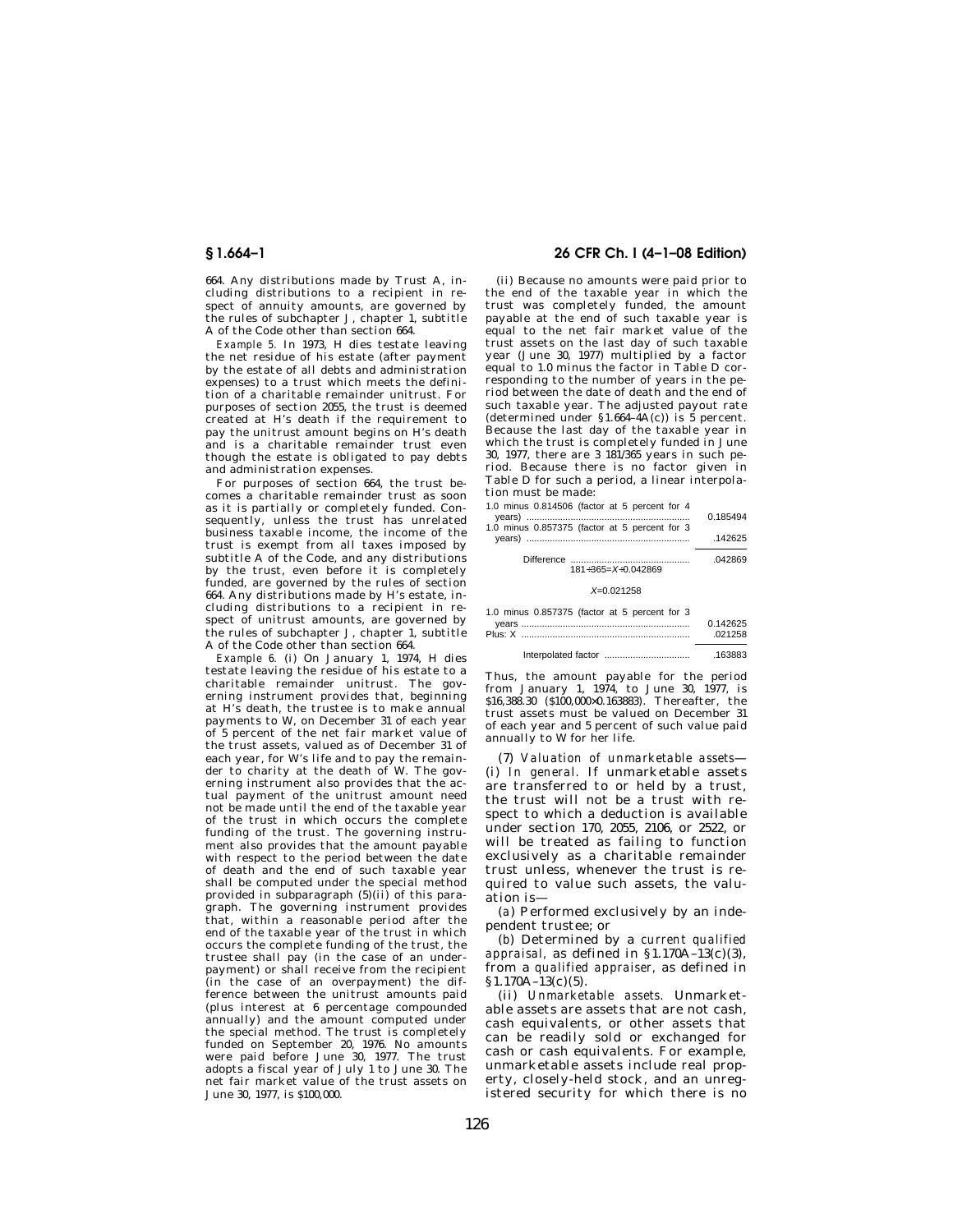available exemption permitting public sale.

(iii) *Independent trustee.* An independent trustee is a person who is not the grantor of the trust, a noncharitable beneficiary, or a related or subordinate party to the grantor, the grantor's spouse, or a noncharitable beneficiary (within the meaning of section 672(c) and the applicable regulations).

(b) *Application of certain foundation rules to charitable remainder trusts.* See<br>section 4947(a)(2) and section  $4947(a)(2)$  and section  $4947(b)(3)(B)$  and the regulations thereunder for the application to charitable remainder trusts of certain provisions relating to private foundations. See section  $508(e)$  for rules relating to required provisions in governing instruments prohibiting certain activities specified in section  $4947(a)(2)$ .

(c) *Taxation of nonexempt charitable remainder trusts.* If the charitable remainder trust has any unrelated business taxable income (within the meaning of section 512 and the regulations thereunder, determined as if part III, subchapter F, chapter 1, subtitle A of the Code applied to such trust) for any taxable year, the trust is subject to all of the taxes imposed by subtitle A of the Code for such taxable year. For taxable years beginning after December 31, 1969, unrelated business taxable income includes debt-financed income. The taxes imposed by subtitle A of the Code upon a nonexempt charitable remainder trust shall be computed under the rules prescribed by subparts A and C, part 1, subchapter J, chapter 1, subtitle A of the Code for trusts which may accumulate income or which distribute corpus. The provisions of subpart E, part 1 of such subchapter J are not applicable with respect to a nonexempt charitable remainder trust. The application of the above rules may be illustrated by the following example:

*Example.* In 1975, a charitable remainder trust which has a calendar year as its taxable year has \$1,000 of ordinary income, including \$100 of unrelated business taxable income, and no deductions other than under sections 642(b) and 661(a). The trust is required to pay out  $$700$  for 1975 to a noncharitable recipient. Because the trust has some unrelated business taxable income in 1975, it is not exempt for such year. Consequently, the trust is taxable on all of its income as a complex trust. Under section 661(a) of the Code, the trust is allowed a deduction of \$700. Under section 642(b) of the Code, the trust is allowed a deduction of \$100. Consequently, the taxable income of the trust for 1975 is  $$200 (S1,000 - S700 - S100).$ 

(d) *Treatment of annual distributions to recipients*—(1) *Character of distributions*—(i) *Assignment of income to categories and classes at the trust level.* (*a*) A trust's income, including income includible in gross income and other income, is assigned to one of three categories in the year in which it is required to be taken into account by the trust. These categories are—

(*1*) Gross income, other than gains and amounts treated as gains from the sale or other disposition of capital assets (referred to as the ordinary income category);

(*2*) Gains and amounts treated as gains from the sale or other disposition of capital assets (referred to as the capital gains category); and

(*3*) Other income (including income excluded under part III, subchapter B, chapter 1, subtitle A of the Internal Revenue Code).

(*b*) Items within the ordinary income and capital gains categories are assigned to different classes based on the Federal income tax rate applicable to each type of income in that category in the year the items are required to be taken into account by the trust. For example, for a trust with a taxable year ending December 31, 2004, the ordinary income category may include a class of qualified dividend income as defined in section 1(h)(11) and a class of all other ordinary income, and the capital gains category may include separate classes for short-term and longterm capital gains and losses, such as a short-term capital gain class, a 28-percent long-term capital gain class (gains and losses from collectibles and section 1202 gains), an unrecaptured section 1250 long-term capital gain class (longterm gains not treated as ordinary income that would be treated as ordinary income if section  $1250(b)(1)$  included all depreciation), a qualified 5-year longterm capital gain class as defined in section  $1(h)(9)$  prior to amendment by the Jobs and Growth Tax Relief Reconciliation Act of 2003 (JGTRRA), Public Law 108–27 (117 Stat. 752), and an all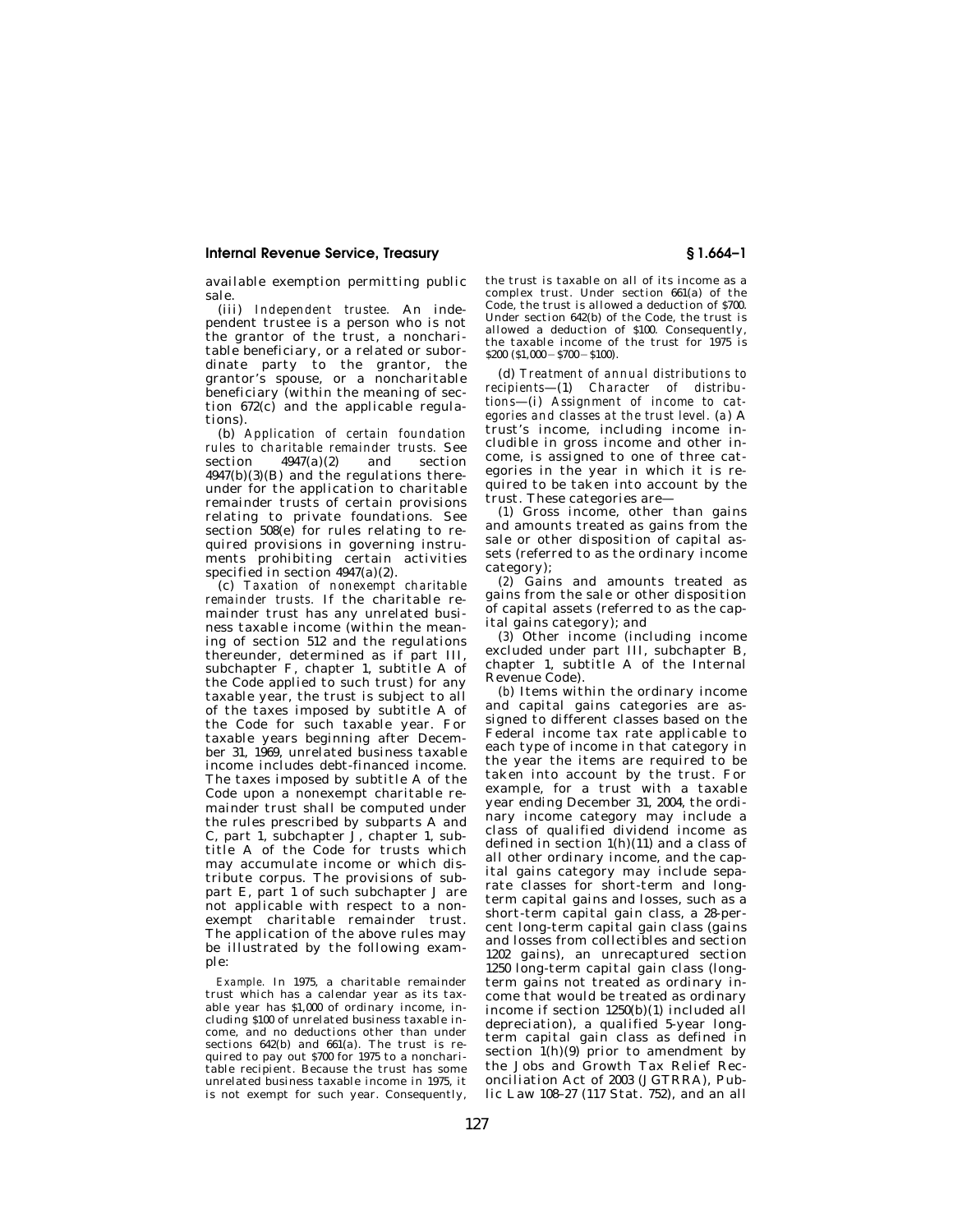other long-term capital gain class. After items are assigned to a class, the tax rates may change so that items in two or more classes would be taxed at the same rate if distributed to the recipient during a particular year. If the changes to the tax rates are permanent, the undistributed items in those classes are combined into one class. If, however, the changes to the tax rates are only temporary (for example, the new rate for one class will sunset in a future year), the classes are kept separate.

(ii) *Order of distributions.* (*a*) The categories and classes of income (determined under paragraph  $(d)(1)(i)$  of this section) are used to determine the character of an annuity or unitrust distribution from the trust in the hands of the recipient irrespective of whether the trust is exempt from taxation under section 664(c) for the year of the distribution. The determination of the character of amounts distributed or deemed distributed at any time during the taxable year of the trust shall be made as of the end of that taxable year. The tax rate or rates to be used in computing the recipient's tax on the distribution shall be the tax rates that are applicable, in the year in which the distribution is required to be made, to the classes of income deemed to make up that distribution, and not the tax rates that are applicable to those classes of income in the year the income is received by the trust. The character of the distribution in the hands of the annuity or unitrust recipient is determined by treating the distribution as being made from each category in the following order:

(*1*) First, from ordinary income to the extent of the sum of the trust's ordinary income for the taxable year and its undistributed ordinary income for prior years.

(*2*) Second, from capital gain to the extent of the trust's capital gains determined under paragraph  $(d)(1)(iv)$  of this section.

(*3*) Third, from other income to the extent of the sum of the trust's other income for the taxable year and its undistributed other income for prior years.

(*4*) Finally, from trust corpus (with corpus defined for this purpose as the

**§ 1.664–1 26 CFR Ch. I (4–1–08 Edition)** 

net fair market value of the trust assets less the total undistributed income (but not loss) in paragraphs  $(d)(1)(i)(a)$  (*1*) through (*3*) of this section).

(*b*) If the trust has different classes of income in the ordinary income category, the distribution from that category is treated as being made from each class, in turn, until exhaustion of the class, beginning with the class subject to the highest Federal income tax rate and ending with the class subject to the lowest Federal income tax rate. If the trust has different classes of net gain in the capital gains category, the distribution from that category is treated as being made first from the short-term capital gain class and then from each class of long-term capital gain, in turn, until exhaustion of the class, beginning with the class subject to the highest Federal income tax rate and ending with the class subject to the lowest rate. If two or more classes within the same category are subject to the same current tax rate, but at least one of those classes will be subject to a different tax rate in a future year (for example, if the current rate sunsets), the order of that class in relation to other classes in the category with the same current tax rate is determined based on the future rate or rates applicable to those classes. Within each category, if there is more than one type of income in a class, amounts treated as distributed from that class are to be treated as consisting of the same proportion of each type of income as the total of the current and undistributed income of that type bears to the total of the current and undistributed income of all types of income included in that class. For example, if rental income and interest income are subject to the same current and future Federal income tax rate and, therefore, are in the same class, a distribution from that class will be treated as consisting of a proportional amount of rental income and interest income.

(iii) *Treatment of losses at the trust level*—(*a*) *Ordinary income category.* A net ordinary loss for the current year is first used to reduce undistributed ordinary income for prior years that is assigned to the same class as the loss. Any excess loss is then used to reduce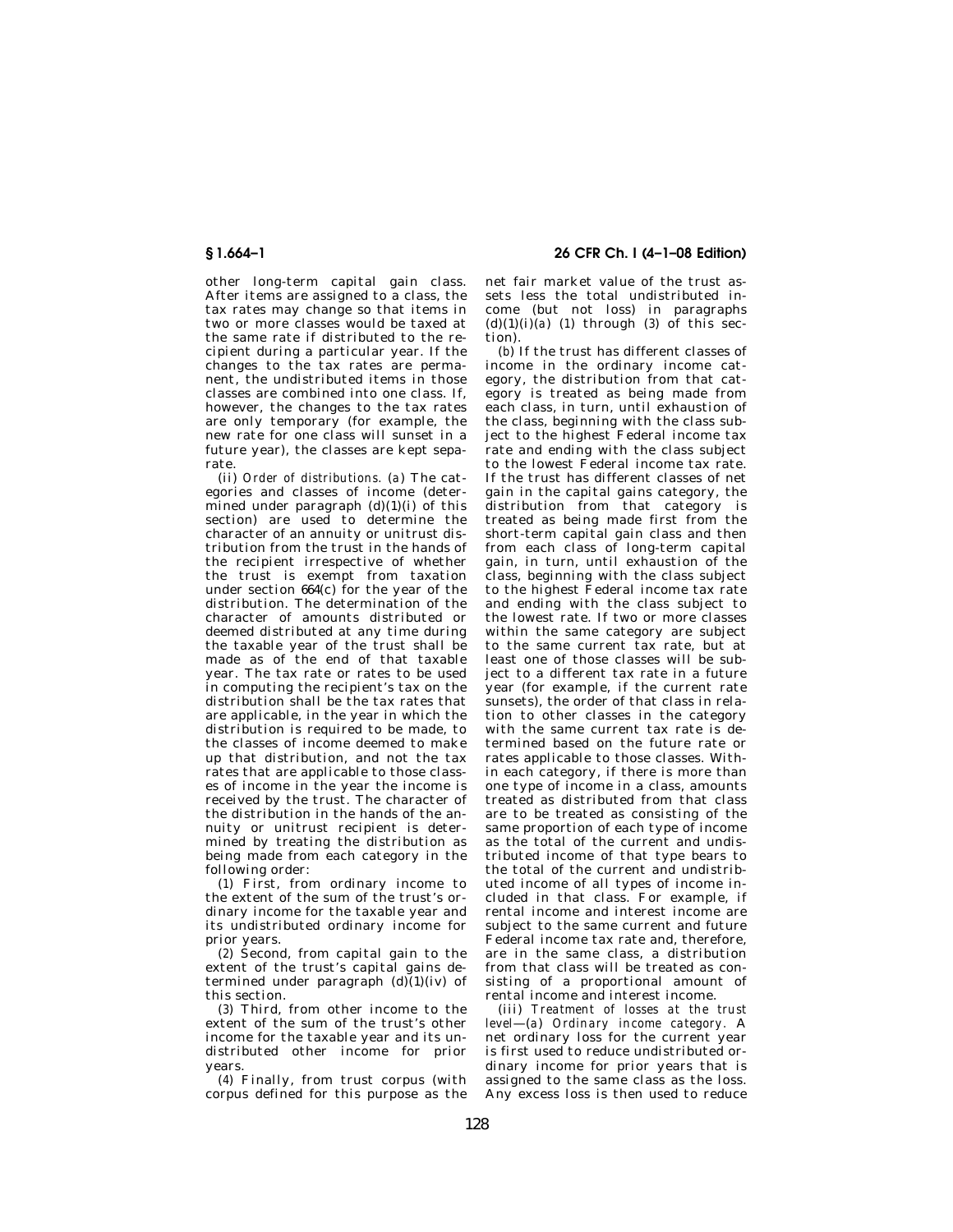the current and undistributed ordinary income from other classes, in turn, beginning with the class subject to the highest Federal income tax rate and ending with the class subject to the lowest Federal income tax rate. If any of the loss exists after all the current and undistributed ordinary income from all classes has been offset, the excess is carried forward indefinitely to reduce ordinary income for future years and retains its class assignment. For purposes of this section, the amount of current income and prior years' undistributed income shall be computed without regard to the deduction for net operating losses provided by section 172 or 642(d).

(*b*) *Other income category.* A net loss in the other income category for the current year is used to reduce undistributed income in this category for prior years and any excess is carried forward indefinitely to reduce other income for future years.

(iv) *Netting of capital gains and losses at the trust level.* Capital gains of the trust are determined on a cumulative net basis under the rules of this paragraph (d)(1) without regard to the provisions of section 1212. For each taxable year, current and undistributed gains and losses within each class are netted to determine the net gain or loss for that class, and the classes of capital gains and losses are then netted against each other in the following order. First, a net loss from a class of long-term capital gain and loss (beginning with the class subject to the highest Federal income tax rate and ending with the class subject to the lowest rate) is used to offset net gain from each other class of long-term capital gain and loss, in turn, until exhaustion of the class, beginning with the class subject to the highest Federal income tax rate and ending with the class subject to the lowest rate. Second, either—

(*a*) A net loss from all the classes of long-term capital gain and loss (beginning with the class subject to the highest Federal income tax rate and ending with the class subject to the lowest rate) is used to offset any net gain from the class of short-term capital gain and loss; or

(*b*) A net loss from the class of shortterm capital gain and loss is used to offset any net gain from each class of long-term capital gain and loss, in turn, until exhaustion of the class, beginning with the class subject to the highest Federal income tax rate and ending with the class subject to the lowest Federal income tax rate.

(v) *Carry forward of net capital gain or loss by the trust.* If, at the end of a taxable year, a trust has, after the application of paragraph  $(d)(1)(iv)$  of this section, any net loss or any net gain that is not treated as distributed under paragraph  $(d)(1)(ii)(a)(2)$  of this section, the net gain or loss is carried over to succeeding taxable years and retains its character in succeeding taxable years as gain or loss from its particular class.

(vi) *Special transitional rules.* To be eligible to be included in the class of qualified dividend income, dividends must meet the definition of section 1(h)(11) and must be received by the trust after December 31, 2002. Longterm capital gain or loss properly taken into account by the trust before January 1, 1997, is included in the class of all other long-term capital gains and losses. Long-term capital gain or loss properly taken into account by the trust on or after January 1, 1997, and before May 7, 1997, if not treated as distributed in 1997, is included in the class of all other long-term capital gains and losses. Long-term capital gain or loss (other than 28-percent gain (gains and losses from collectibles and section 1202 gains), unrecaptured section 1250 gain (long-term gains not treated as ordinary income that would be treated as ordinary income if section 1250(b)(1) included all depreciation), and qualified 5-year gain as defined in section  $1(h)(9)$ prior to amendment by JGTRRA), properly taken into account by the trust before January 1, 2003, and distributed during 2003 is treated as if it were properly taken into account by the trust after May 5, 2003. Long-term capital gain or loss (other than 28-percent gain, unrecaptured section 1250 gain, and qualified 5-year gain), properly taken into account by the trust on or after January 1, 2003, and before May 6, 2003, if not treated as distributed during 2003, is included in the class of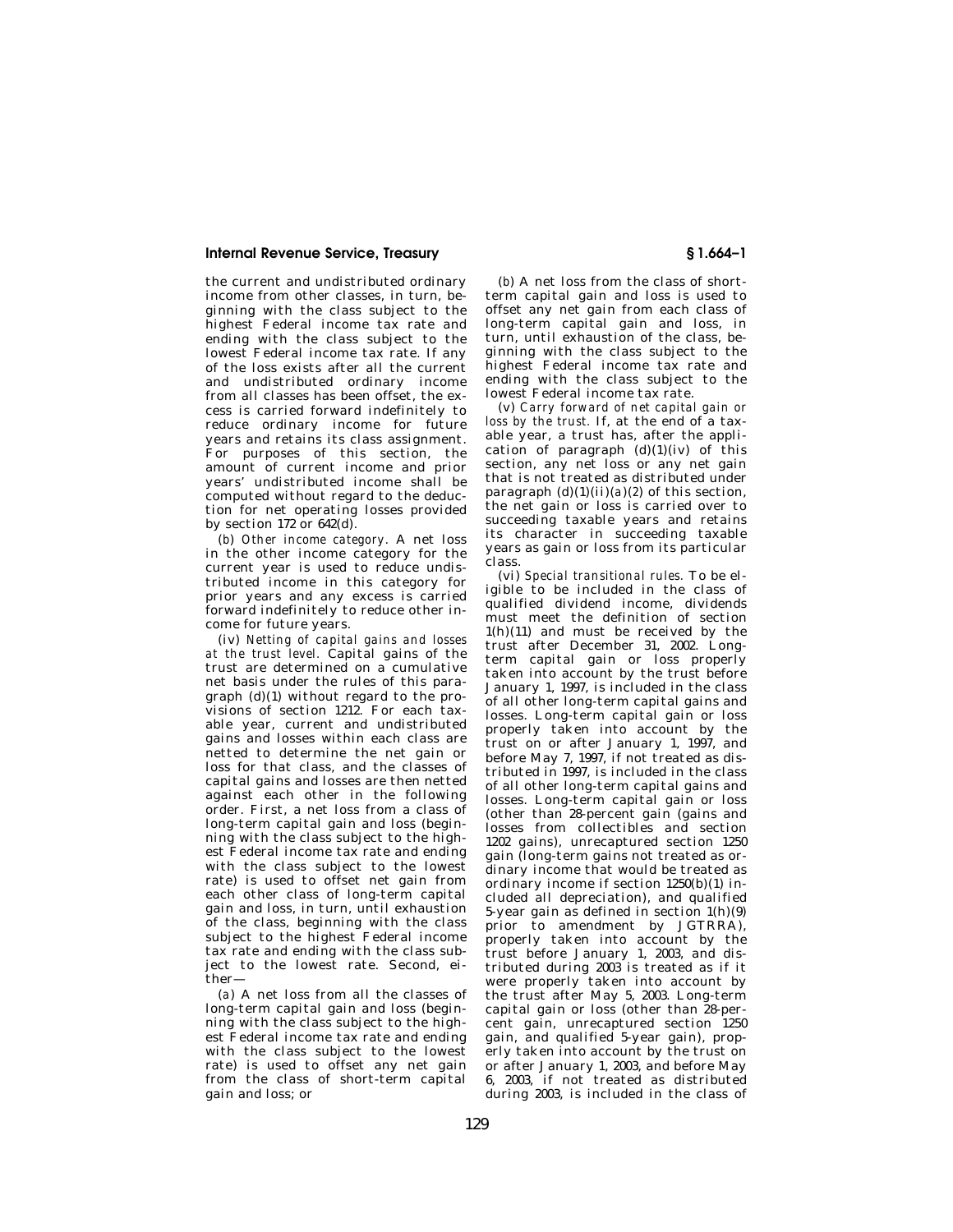# **§ 1.664–1 26 CFR Ch. I (4–1–08 Edition)**

all other long-term capital gain. Qualified 5-year gain properly taken into account by the trust after December 31, 2000, and before May 6, 2003, if not treated as distributed by the trust in 2003 or a prior year, must be maintained in a separate class within the capital gains category until distributed. Qualified 5-year gain properly taken into account by the trust before January 1, 2003, and deemed distributed during 2003 is subject to the same current tax rate as deemed distributions from the class of all other long-term capital gain realized by the trust after May 5, 2003. Qualified 5-year gain properly taken into account by the trust on or after January 1, 2003, and before May 6, 2003, if treated as distributed by the trust in 2003, is subject to the tax rate in effect prior to the amendment of section  $1(h)(9)$  by JGTRRA.

(vii) *Application of section 643(a)(7).*  For application of the anti-abuse rule of section 643(a)(7) to distributions from charitable remainder trusts, see §1.643(a)–8.

(viii) *Examples.* The following examples illustrate the rules in this paragraph  $(d)(1)$ :

*Example 1.* (i) X, a charitable remainder annuity trust described in section 664(d)(1), is created on January 1, 2003. The annual annuity amount is \$100. X's income for the 2003 tax year is as follows:

| \$80 |
|------|
| 50   |
|      |
|      |

(ii) In 2003, the year this income is received by the trust, qualified dividend income is subject to a different rate of Federal income tax than interest income and is, therefore, a separate class of income in the ordinary income category. The annuity amount is deemed to be distributed from the classes within the ordinary income category, beginning with the class subject to the highest Federal income tax rate and ending with the class subject to the lowest rate. Because during 2003 qualified dividend income is taxed at a lower rate than interest income, the interest income is deemed distributed prior to the qualified dividend income. Therefore, in the hands of the recipient, the 2003 annuity amount has the following characteristics: Interest income ............................................................ \$80 Qualified dividend income .....

(iii) The remaining \$30 of qualified dividend income that is not treated as distributed to the recipient in 2003 is carried forward to 2004 as undistributed qualified dividend income.

*Example 2.* (i) The facts are the same as in Example 1, and at the end of 2004, X has the following classes of income: Interest income class ................................................... \$5 Qualified dividend income class (\$10 from 2004 and

| Qualified dividend income class (\$10 from 2004 and    |       |
|--------------------------------------------------------|-------|
|                                                        | 40    |
|                                                        | 15    |
| Net long-term capital loss in 28-percent class         | (325) |
| Net long-term capital gain in unrecaptured section     |       |
|                                                        | 175   |
| Net long-term capital gain in all other long-term cap- |       |
|                                                        | 350   |

(ii) In 2004, gain in the unrecaptured section 1250 gain class is subject to a 25-percent Federal income tax rate, and gain in the all other long-term capital gain class is subject to a lower rate. The net long-term capital loss in the 28-percent gain class is used to offset the net capital gains in the other classes of long-term capital gain and loss, beginning with the class subject to the highest Federal income tax rate and ending with the class subject to the lowest rate. The \$325 net loss in the 28-percent gain class reduces the \$175 net gain in the unrecaptured section 1250 gain class to \$0. The remaining \$150 loss from the 28-percent gain class reduces the \$350 gain in the all other long-term capital gain class to \$200. As in Example 1, qualified dividend income is taxed at a lower rate than interest income during 2004. The annuity amount is deemed to be distributed from all the classes in the ordinary income category and then from the classes in the capital gains category, beginning with the class subject to the highest Federal income tax rate and ending with the class subject to the lowest rate. In the hands of the recipient, the 2004 annuity amount has the following characteristics:

|                                                        | \$5 |
|--------------------------------------------------------|-----|
|                                                        | 40  |
|                                                        | 15  |
| Net long-term capital gain in all other long-term cap- |     |
|                                                        | 40  |

(iii) The remaining \$160 gain in the all other long-term capital gain class that is not treated as distributed to the recipient in 2004 is carried forward to 2005 as gain in that same class.

*Example 3.* (i) The facts are the same as in Examples 1 and 2, and at the end of 2005, X has the following classes of income:

| $\frac{1}{1000}$ cho conto $\frac{1}{1000}$ chapped on millionity. |                 |
|--------------------------------------------------------------------|-----------------|
|                                                                    | \$5             |
|                                                                    | 20              |
| Net loss in short-term capital gain class                          | (50)            |
| Net long-term capital gain in 28-percent gain class                | 10 <sup>1</sup> |
| Net long-term capital gain in unrecaptured section                 |                 |
|                                                                    | 135             |
| Net long-term capital gain in all other long-term cap-             |                 |
| ital gain class (carried forward from 2004)                        | 160             |

(ii) There are no long-term capital losses to net against the long-term capital gains. Thus, the net short-term capital loss is used to offset the net capital gains in the classes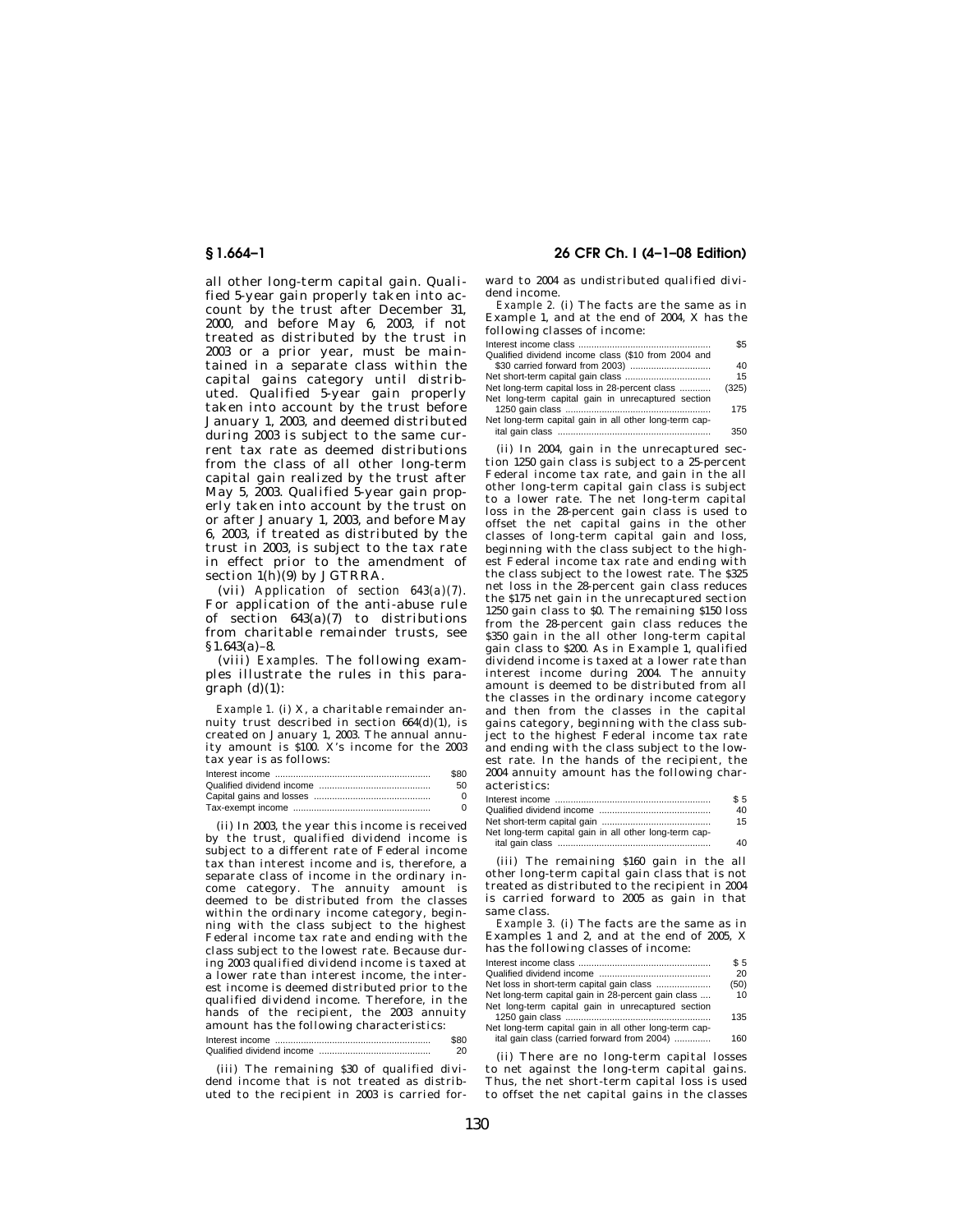of long-term capital gain and loss, in turn, until exhaustion of the class, beginning with the class subject to the highest Federal income tax rate and ending with the class subject to the lowest rate. The \$50 net short-term loss reduces the \$10 net gain in the 28 percent gain class to \$0. The remaining \$40 net loss reduces the \$135 net gain in the unrecaptured section 1250 gain class to \$95. As in Examples 1 and 2, during 2005, qualified dividend income is taxed at a lower rate than interest income; gain in the unrecaptured section 1250 gain class is taxed at 25 percent; and gain in the all other long-term capital gain class is taxed at a rate lower than 25 percent. The annuity amount is deemed to be distributed from all the classes in the ordinary income category and then from the classes in the capital gains category, begin-ning with the class subject to the highest Federal income tax rate and ending with the class subject to the lowest rate. Therefore, in the hands of the recipient, the 2005 annuity amount has the following characteristics:

| \$5 |
|-----|
| 20  |
| 75  |

(iii) The remaining \$20 gain in the unrecaptured section 1250 gain class and the \$160 gain in the all other long-term capital gain class that are not treated as distributed to the recipient in 2005 are carried forward to 2006 as gains in their respective classes.

*Example 4.* (i) The facts are the same as in Examples 1,  $2$  and 3, and at the end of 2006, X has the following classes of income: Interest income class ................................................... \$ 95 Qualified dividend income class .................................. 10 Net loss in short-term capital gain class ..................... (20) Net long-term capital loss in 28-percent gain class .... (350) Net long-term capital gain in unrecaptured section 1250 gain class (carried forward from 2005) ........... 20 Net long-term capital gain in all other long-term capital gain class (carried forward from 2005) .............. 160

(ii) A net long-term capital loss in one class is used to offset the net capital gains in the other classes of long-term capital gain and loss, in turn, until exhaustion of the class, beginning with the class subject to the highest Federal income tax rate and ending with the class subject to the lowest rate. The \$350 net loss in the 28-percent gain class reduces the \$20 net gain in the unrecaptured section 1250 gain class to \$0. The remaining \$330 net loss reduces the \$160 net gain in the all other long-term capital gain class to \$0. As in Examples 1, 2 and 3, during 2006, qualified dividend income is taxed at a lower rate than interest income. The annuity amount is deemed to be distributed from all the classes in the ordinary income category and then from the classes in the capital gains category, beginning with the class subject to the highest Federal income tax rate and ending with the class subject to the lowest rate. In the hands of the recipient, the 2006 annuity amount has the following characteristics:

Interest income ............................................................ \$ 95 Qualified dividend income ..........

(iii) The remaining \$5 of qualified dividend income that is not treated as distributed to the recipient in 2006 is carried forward to 2007 as qualified dividend income. The \$20 net loss in the short-term capital gain class and the \$170 net loss in the 28-percent gain class are carried forward to 2007 as net losses in their respective classes.

*Example 5.* (i) X, a charitable remainder annuity trust described in section 664(d)(1), is created on January 1, 2002. The annual annuity amount is \$100. Except for qualified 5 year gain of \$200 realized before May 6, 2003, but not distributed, X has no other gains or losses carried over from former years. X's income for the 2007 tax year is as follows:

|                                                        | \$10 |
|--------------------------------------------------------|------|
| Net gain in short-term capital gain class              | 5    |
| Net long-term capital gain in 28-percent gain class    | 5    |
| Net long-term capital gain in unrecaptured section     |      |
|                                                        | 10   |
| Net long-term capital gain in all other long-term cap- |      |
|                                                        | 10   |

(ii) The annuity amount is deemed to be distributed from all the classes in the ordinary income category and then from the classes in the capital gains category, beginning with the class subject to the highest Federal income tax rate and ending with the class subject to the lowest rate. In 2007, gains distributed to a recipient from both the qualified 5-year gain class and the all other long-term capital gains class are taxed at a 15/5 percent tax rate. Since after December 31, 2008, gains distributed from the qualified 5-year gain class will be taxed at a lower rate than gains distributed from the other classes of long-term capital gain and loss, distributions from the qualified 5-year gain class are made after distributions from the other classes of long-term capital gain and loss. In the hands of the recipient, the 2007 annuity amount has the following characteristics:

|                                                     | \$10 |
|-----------------------------------------------------|------|
|                                                     | -5   |
|                                                     | -5   |
|                                                     | 10   |
|                                                     | 10   |
| Qualified 5-year gain (taxed as all other long-term |      |
|                                                     |      |

(iii) The remaining \$140 of qualified 5-year gain that is not treated as distributed to the recipient in 2007 is carried forward to 2008 as qualified 5-year gain.

(ix) *Effective dates.* The rules in this paragraph (d)(1) that require long-term capital gains to be distributed in the following order: first, 28-percent gain (gains and losses from collectibles and<br>section 1202 gains); second, gains); unrecaptured section 1250 gain (longterm gains not treated as ordinary income that would be treated as ordinary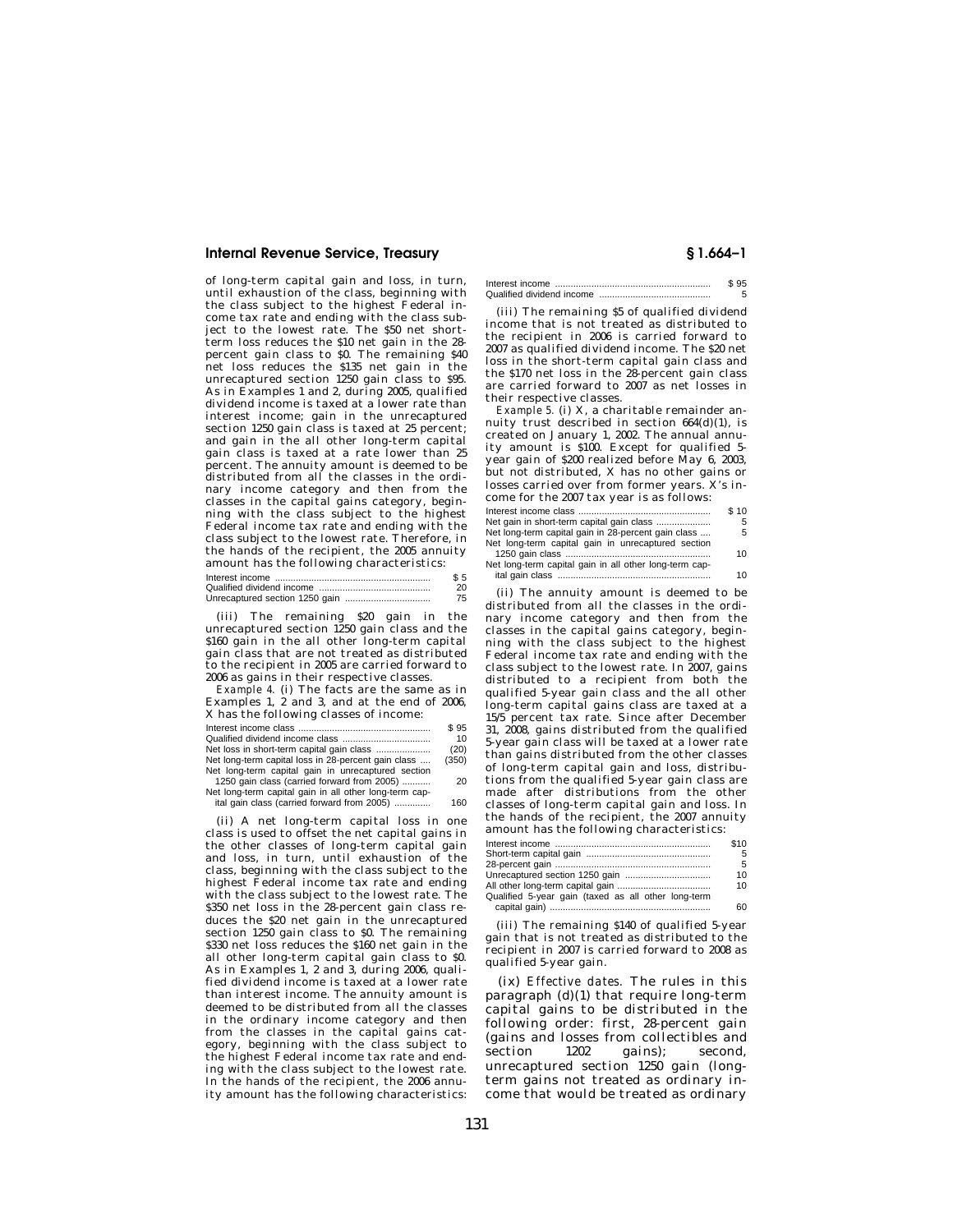income if section 1250(b)(1) included all depreciation); and then, all other longterm capital gains are applicable for taxable years ending on or after December 31, 1998. The rules in this paragraph (d)(1) that provide for the netting of capital gains and losses are applicable for taxable years ending on or after December 31, 1998. The rule in the second sentence of paragraph  $(d)(1)(vi)$ of this section is applicable for taxable years ending on or after December 31, 1998. The rule in the third sentence of paragraph  $(d)(1)(vi)$  of this section is applicable for distributions made in taxable years ending on or after December 31, 1998. All other provisions of this paragraph (d)(1) are applicable for taxable years ending after November 20, 2003.

(2) *Allocation of deductions.* Items of deduction of the trust for a taxable year of the trust which are deductible in determining taxable income (other than the deductions permitted by sections  $642(b)$ ,  $642(c)$ ,  $661$ , and  $1202$ ) which are directly attributable to one or more classes of items within a category of income (determined under paragraph  $(d)(1)(i)(a)$  of this section) or to corpus shall be allocated to such classes of items or to corpus. All other allowable deductions for such taxable year which are not directly attributable to one or more classes of items within a category of income or to corpus (other than the deductions permitted by sections 642(b), 642(c), 661, and 1202) shall be allocated among the classes of items within the category (excluding classes of items with net losses) on the basis of the gross income of such classes for such taxable year reduced by the deductions allocated thereto under the first sentence of this subparagraph, but in no event shall the amount of expenses allocated to any class of items exceed such income of such class for the taxable year. Items of deduction which are not allocable under the above two sentences (other than the deductions permitted by sections deductions permitted by 642(b), 642(c), 661, and 1202) may be allocated in any manner. All taxes imposed by subtitle A of the Code for which the trust is liable because it has unrelated business taxable income and all taxes imposed by chapter 42 of the Code shall be allocated to corpus. Any expense

# **§ 1.664–1 26 CFR Ch. I (4–1–08 Edition)**

which is not deductible in determining taxable income and which is not allocable to any class of items described in paragraph  $(d)(1)(i)(a)(3)$  of this section shall be allocated to corpus. The deductions allowable to a trust under sections 642(b), 642(c), 661, and 1202 are not allowed in determining the amount or character of any class of items within a category of income described in paragraph  $(d)(1)(i)(a)$  of this section or to corpus.

(3) *Allocation of income among recipients.* If there are two or more recipients, each will be treated as receiving his pro rata portion of the categories of income and corpus. The application of this rule may be illustrated by the following example:

*Example.* X transfers \$40,000 to a charitable remainder annuity trust which is to pay \$3,000 per year to X and \$2,000 per year to Y for a term of 5 years. During the first taxable year the trust has \$3,000 of ordinary income, \$500 of capital gain, and \$500 of tax-exempt income after allocation of all expenses. X is treated as receiving ordinary income of \$1,800 (\$3,000/\$5,000×\$3,000), capital gain of \$300 (\$3,000/\$5,000×\$500), tax exempt income of \$300 (\$3,000/\$5,000×\$500), and corpus of \$600 (\$3,000/  $$5,000\times[$5,000-$4,000]$ ). Y is treated as receiving ordinary income of \$1,200 (\$2,000/ \$5,000×\$3,000), capital gain of \$200 (\$2,000/ \$5,000×\$500), tax exempt income of \$200 (\$2,000/ \$5,000×\$500), and corpus of \$400 (\$2,000/  $$5,000\times[$5,000 - $4,000]$ .

(4) *Year of inclusion*—(i) *General rule.*  To the extent required by this paragraph, the annuity or unitrust amount is includible in the recipient's gross income for the taxable year in which the annuity or unitrust amount is required to be distributed even though the annuity or unitrust amount is not distributed until after the close of the taxable year of the trust. If a recipient has a different taxable year (as defined in section 441 or 442) from the taxable year of the trust, the amount he is required to include in gross income to the extent required by this paragraph shall be included in his taxable year in which or with which ends the taxable year of the trust in which such amount is required to be distributed.

(ii) *Payments resulting from incorrect valuations.* Notwithstanding subdivision (i) of this subparagraph, any payments which are made or required to be distributed by a charitable remainder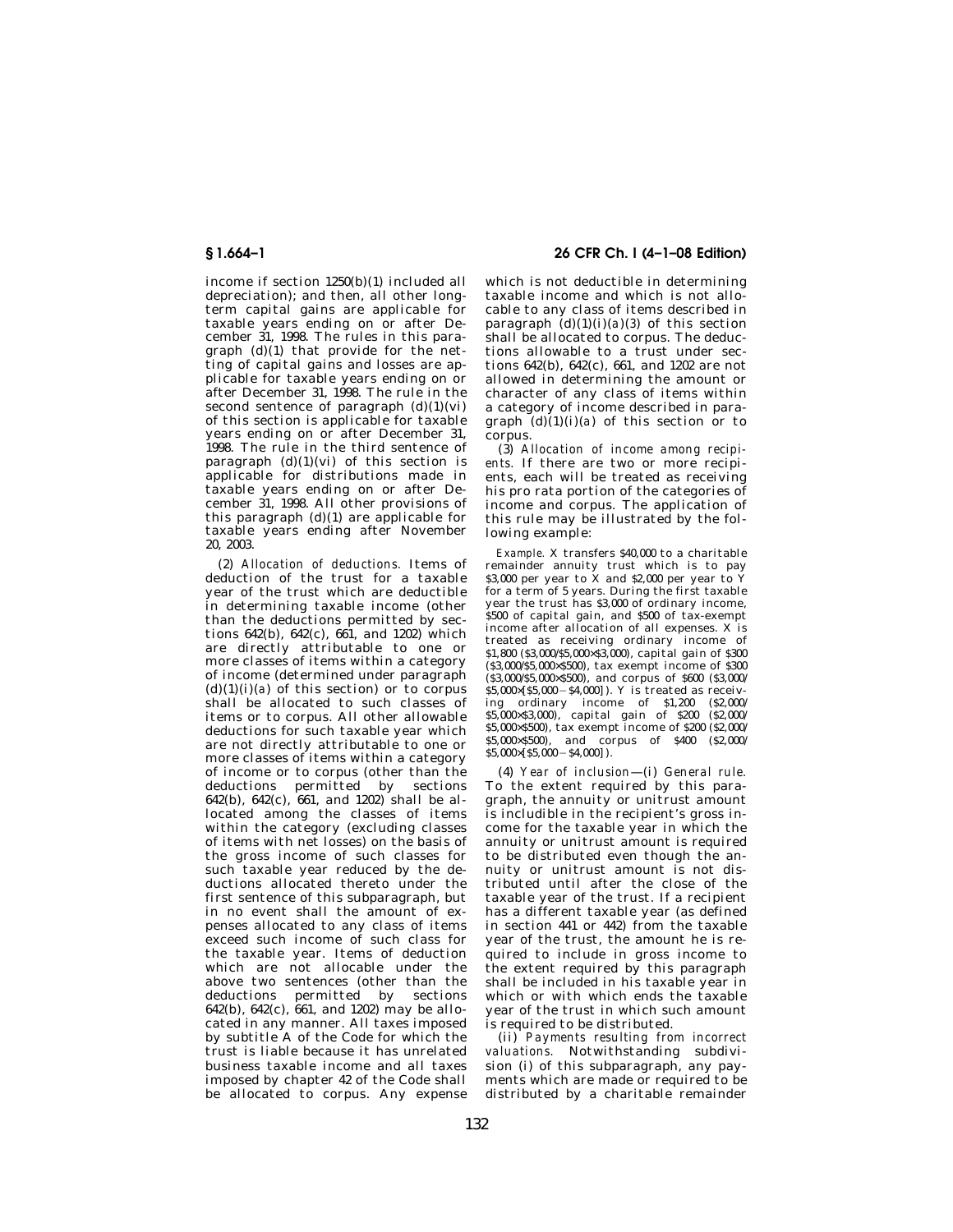trust pursuant to paragraph (a)(5) of this section, under paragraph (f)(3) of this section because of an amendment to the governing instrument, or under paragraphs (a) $(1)$  of §§1.664–2 and 1.664– 3 because of an incorrect valuation, shall, to the extent required by this paragraph, be included in the gross income of the recipient in his taxable year in which or with which ends the taxable year of the trust in which the amount is paid, credited, or required to be distributed. For rules relating to required adjustments of underpayments and overpayments of the annuity or unitrust amounts in respect of payments made prior to the amendment of a governing instrument, see paragraph  $(f)(3)$  of this section. There is allowable to a recipient a deduction from gross income for any amounts repaid to the trust because of an overpayment during the reasonable period of administration or settlement or until the trust is fully funded, because of an amendment, or because of an incorrect valuation, to the extent such amounts were included in his gross income. See section 1341 and the regulations thereunder for rules relating to the computation of tax where a taxpayer restores substantial amounts held under a claim of right.

(iii) *Rules applicable to year of recipient's death.* If the taxable year of the trust does not end with or within the last taxable year of the recipient because of the recipient's death, the extent to which the annuity or unitrust amount required to be distributed to him is included in the gross income of the recipient for his last taxable year, or in the gross income of his estate, is determined by making the computations required under this paragraph for the taxable year of the trust in which his last taxable year ends. (The last sentence of subdivision (i) of this subparagraph does not apply to such amounts.) The gross income for the last taxable year of a recipient on the cash basis includes (to the extent required by this paragraph) amounts actually distributed to the recipient before his death. Amounts required to be distributed which are distributed to his estate, are included (to the extent required by this paragraph) in the gross

income of the estate as income in respect of a decedent under section 691. (5) *Distributions in kind.* The annuity

or unitrust amount may be paid in cash or in other property. In the case of a distribution made in other property, the amount paid, credited, or required to be distributed shall be considered as an amount realized by the trust from the sale or other disposition of property. The basis of the property in the hands of the recipient is its fair market value at the time it was paid, credited, or required to be distributed. The application of these rules may be illustrated by the following example:

*Example.* On January 1, 1971, X creates a charitable remainder annuity trust, whose taxable year is the calendar year, under which X is to receive  $$5,000$  per year. During 1971, the trust receives \$500 of ordinary income. On December 31, 1971, the trust distributed cash of \$500 and a capital asset of the trust having a fair market value of \$4,500 and a basis of \$2,200. The trust is deemed to have realized a capital gain of \$2,300. X treats the distribution of \$5,000 as being ordinary income of \$500, capital gain of \$2,300 and trust corpus of \$2,200. The basis of the distributed property is \$4,500 in the hands of X.

(e) *Other distributions*—(1) *Character of distributions.* An amount distributed by the trust to an organization described in section 170(c) other than the annuity or unitrust amount shall be considered as a distribution of corpus and of those categories of income specified in paragraph  $(d)(1)(i)(a)$  of this section in an order inverse to that prescribed in such paragraph. The character of such amount shall be determined as of the end of the taxable year of the trust in which the distribution is made after the character of the annuity or unitrust amount has been determined.

(2) *Distributions in kind.* In the case of a distribution of an amount to which subparagraph (1) of this paragraph applies, no gain or loss is realized by the trust by reason of a distribution in kind unless such distribution is in satisfaction of a right to receive a distribution of a specific dollar amount or in specific property other than that distributed.

(f) *Effective date*—(1) *General rule.* The provisions of this section are effective with respect to transfers in trust made after July 31, 1969. Any trust created (within the meaning of applicable local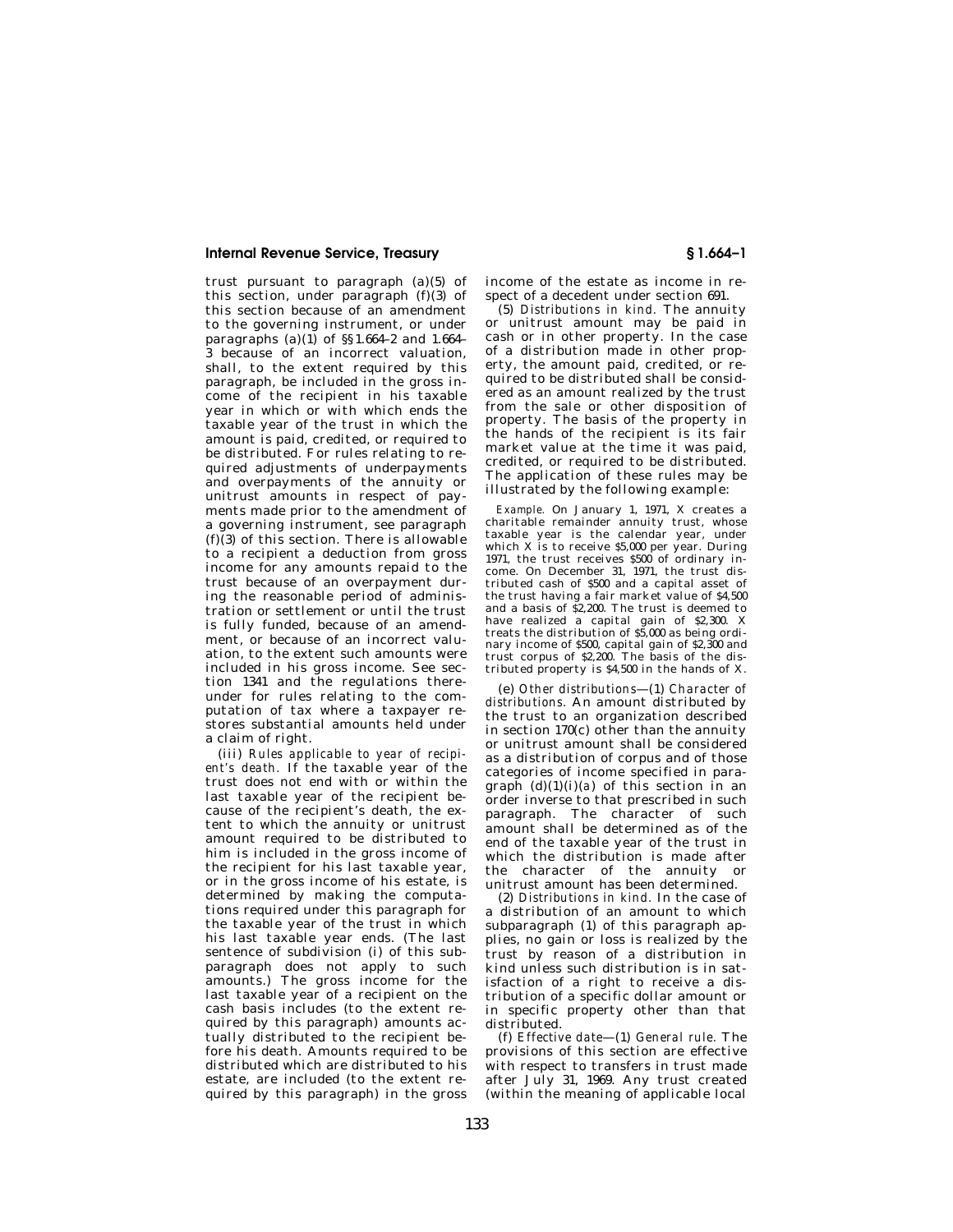law) prior to August 1, 1969, is not a charitable remainder trust even if it otherwise satisfies the definition of a charitable remainder trust.

(2) *Transfers to pre-1970 trusts.* Property transferred to a trust created (within the meaning of applicable local law) before August 1, 1969, whose governing instrument provides that an organization described in section 170(c) receives an irrevocable remainder interest in such trust, shall, for purposes of subparagraphs  $(1)$  and  $(3)$  of this paragraph, be deemed transferred to a trust created on the date of such transfer provided that the transfer occurs after July 31, 1969, and prior to October 18, 1971, and the transferred property and any undistributed income therefrom is severed and placed in a separate trust before December 31, 1972, or if later, on or before the 30th day after the date on which any judicial proceedings begun before December 31, 1972, which are required to sever such property, become final.

(3) *Amendment of post-1969 trusts.* A trust created (within the meaning of applicable local law) subsequent to July 31, 1969, and prior to December 31, 1972, which is not a charitable remainder trust at the date of its creation, may be treated as a charitable remainder trust from the date it would be deemed created under §1.664–1(a) (4) and (5)(i) for all purposes: *Provided,*  That all the following requirements are met:

(i) At the time of the creation of the trust, the governing instrument provides that an organization described in section 170(c) receives an irrevocable remainder interest in such trust.

(ii) The governing instrument of the trust is amended so that the trust will meet the definition of a charitable remainder trust and, if applicable, will meet the requirement of paragraph  $(a)(5)(i)$  of this section that obligation to make payment of the annuity or unitrust amount with respect to property passing at death begin as of the date of death, before December 31, 1972, or if later, on or before the 30th day after the date on which any judicial proceedings which are begun before December 31, 1972, and which are required to amend its governing instrument, become final. In the case of a trust cre-

# **§ 1.664–1 26 CFR Ch. I (4–1–08 Edition)**

ated (within the meaning of applicable local law) subsequent to July 31, 1969, and prior to December 31, 1972, the provisions of section  $508(d)(2)(A)$  shall not apply if the governing instrument of the trust is amended so as to comply with the requirements of section 508(e) before December 31, 1972, or if later, on or before the 30th day after the date on which any judicial proceedings which are begun before December 31, 1972, and which are required to amend its governing instrument, become final. Notwithstanding the provisions of paragraphs (a)(3) and (a)(4) of  $\S$ 1.664-2 and 1.664–3, the governing instrument may grant to the trustee a power to amend the governing instrument for the sole purpose of complying with the requirements of this section and §1.664–2 or §1.664–3: *Provided,* That at the creation of the trust, the governing instrument (*a*) provides for the payment of a unitrust amount described in §1.664–  $3(a)(1)(i)$  or an annuity which meets the requirements of paragraph (a)(2) of §1.664–2 or §1.664–3, (*b*) designates the recipients of the trust and the period for which the amount described in (*a*) of this subdivision (ii) is to be paid, and (*c*) provides that an organization described in section 170(c) receives an irrevocable remainder interest in such trust. The mere granting of such a power is not sufficient to meet the requirements of this subparagraph that the governing instrument be amended in the manner and within the time limitations of this subparagraph.

(iii)(*a*) Where the amount of the distributions which would have been made by the trust to a recipient if the amended provisions of such trust had been in effect from the time of creation of such trust exceeds the amount of the distributions made by the trust prior to its amendment, the trust pays an amount equal to such excess to the recipient.

(*b*) Where the amount of distributions made to the recipient prior to the amendment of the trust exceeds the amount of the distributions which would have been made by such trust if the amended provisions of such trust had been in effect from the time of creation of such trust, such excess is repaid to the trust by the recipient.